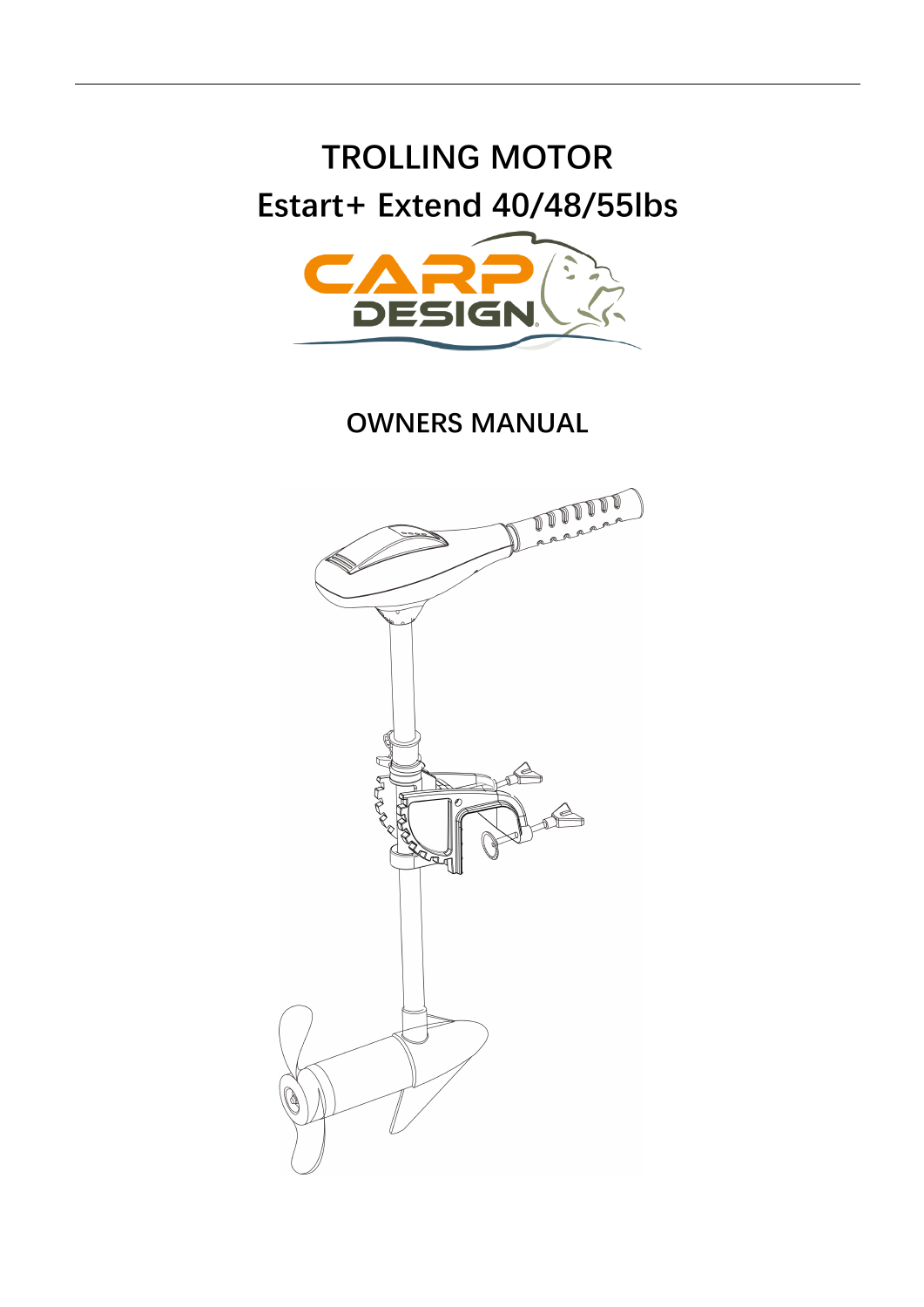## **GENERAL INFORMATION**

Thank you for purchasing our product and wish you will enjoy it.

The trolling motors are designed and developed by professional engineering teams. With years of efforts. The power of trolling motor has widely covered from 24LBS to 86LBS in order to fit various costumers' requirements and provide different experiences. Please read and retain this manual before using this electrical motor. The manual contains information that describes the procedure for safe operation and daily maintenance of your trolling motor. Safe operation will prevent from personal injury and product damage.

## **WIRING AND BATTERY RECOMMENDATION**

#### **Battery Type**

Recommended battery(s): 12-volt Deep Cycle battery or Marine battery (24-volts for 86lbs), battery should has at least 50-ampere hour rating or higher. To extend running time an additional battery can be used. See section on battery connection method. **Warning:** 

**Be sure switch are in the OFF position before connecting to battery or batteries. Electrical arcing near the battery could ignite hydrogen gas and cause the battery to explode.**

## **SAFETY INFORMATION**

Do not allow children to operate the trolling motor.

Do not modify the unit in any way or add accessories not intended for this product.

Never fully submerse the unit, if unit is accidentally submersed disconnect battery and leave to dry.

**Warning: Always disconnect power from the motor when replacing propeller, removing debris around the prop, charging batteries, transporting boat or when the motor is not in use.**

#### **FIRST TIME RUNNING**

#### **BATTERY CONNECTION METHOD**

Before connecting the motor's cables to the battery terminals, ensure all switches are in the OFF position. Stand clear of the propeller. Connect the red cable to the positive (+) terminal and the black cable to the negative (-) terminal. Make sure the terminals are clean before Connecting. A clean connection will minimize power wastage and give the maximum power from the battery. (A)

Keep the battery in a well-ventilated location. Place a deep cycle marine battery is recommended for optimum performance.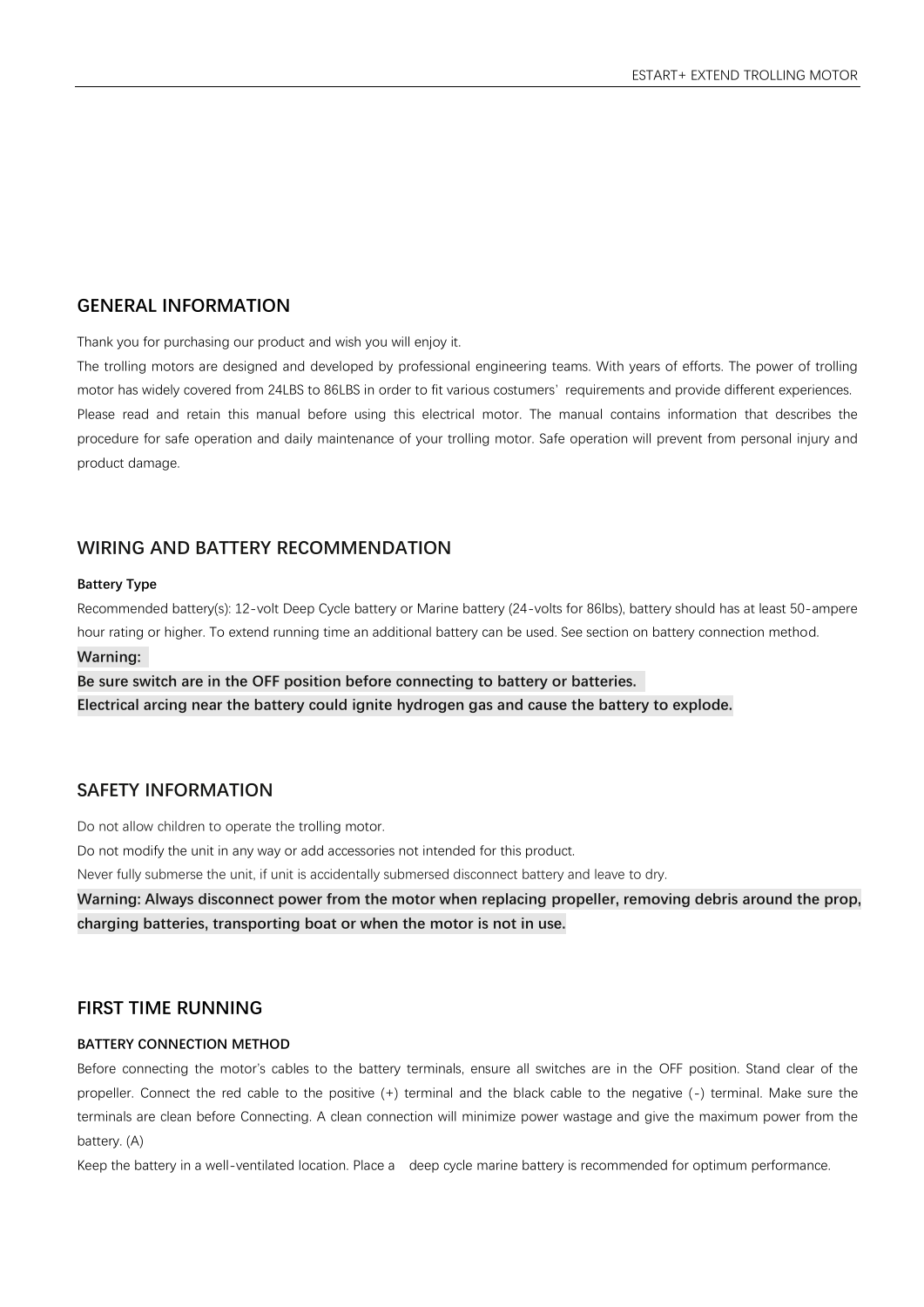



# **ATTACHING THE MOTOR TO YOUR BOAT**

Attach the motor to the stern of the boat and tighten both mounting bolts securely while taking care not to over-tighten.

To adjust the angle of the motor after attachment, hold the motor head with one hand and depress the positioning pin at the top of the mounting bracket with your other hand.

Press and hold the positioning pin until the desired angle has been reached next release the pin and ensure the mechanism locks securely. (B)

#### **Warning: Before the installation, Make sure the area between column and bracket is clear.**

## **DEPTH ADJUSTMENT**

Hold the motor shaft with one hand, loosen the depth adjustment screw and set the motor to the desired depth, then retighten the adjusting screw securely. (C)





## **STEERING**

To adjust steering counter-force, simply loosen or tighten the counter force bolt. The ideal setting is one where the counter force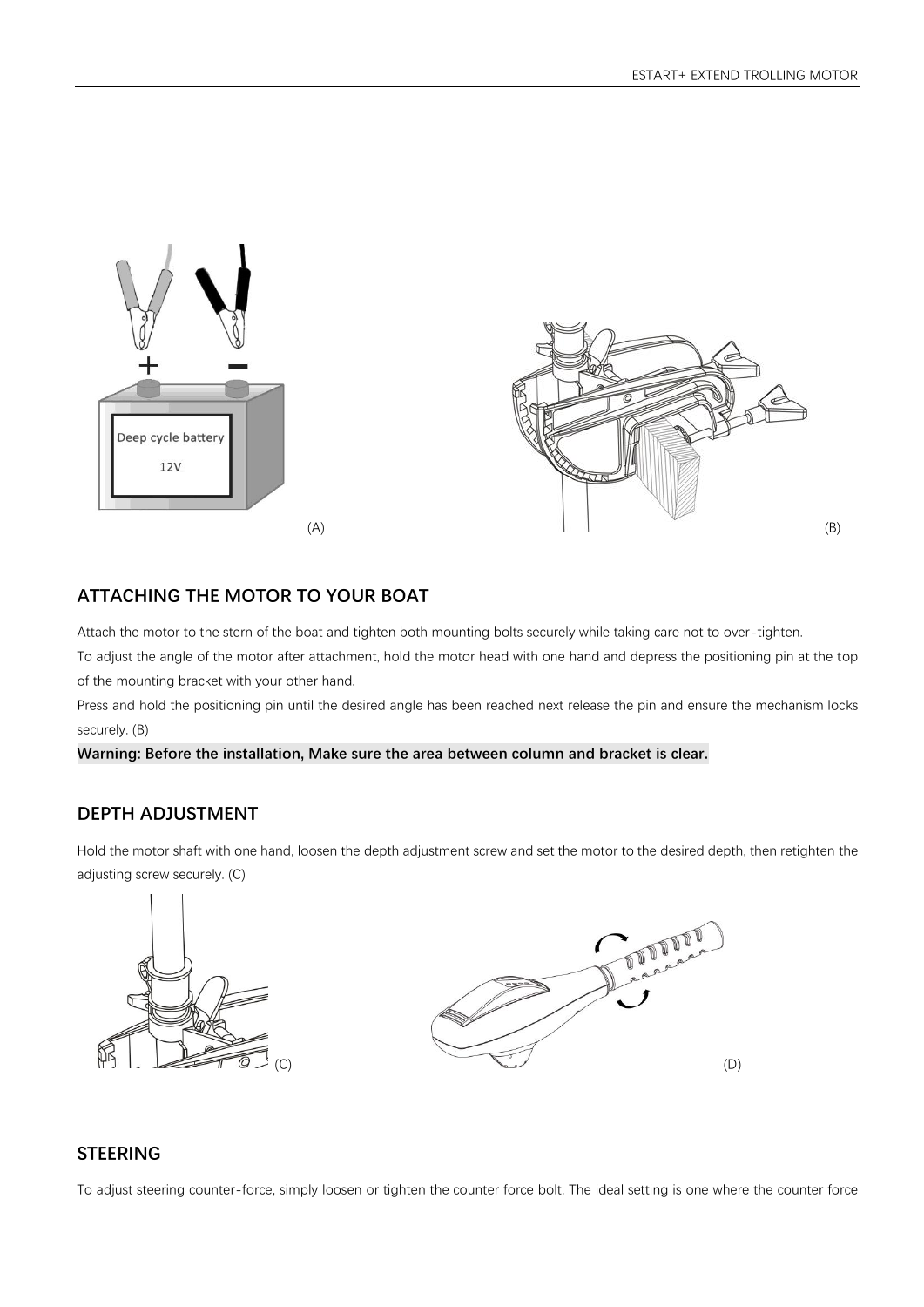bolt is just tight enough so that the boat will steer in the direction you are aiming without need for continual correction.

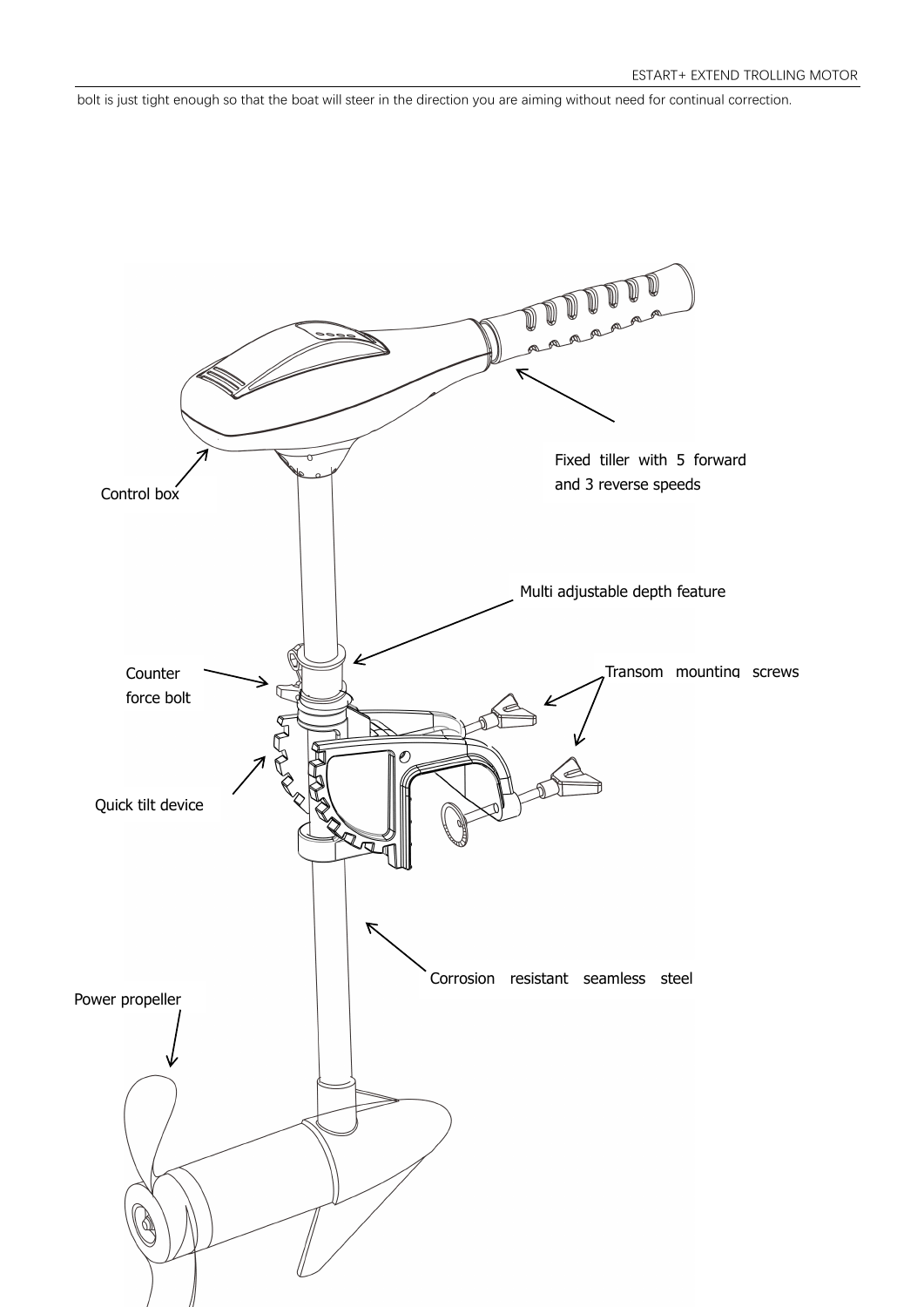## **REPLACE THE PROPELLER**

Hold the propeller blade and loosen the propeller knob. It can be done counter clock-wise manually without tools. Pull the propeller straight off. If prop is stuck, grasp one blade with one hand and tap on the backside of the opposite blade lightly with a rubber mallet, until the propeller comes off. If the propeller pin is bent, replace it. Align the new propeller with the propeller pin. Re-install the propeller knob and tighten firmly by hand clock-wise. (F)



#### **Warning:**

**Make sure that the motor has been disconnected from batteries before replacing the propeller. Do not strike bent prop pin with hammer to remove pin. Damage to motor armature may occur that would not be covered by warranty."**



## **Fin Installment**

Take out the plastic fin out of the accessory box. Loosen off the screws. Find the screw holes on front endbell. Keep the fin and screw holes aligned. Insert the fin and re-tighten the screws.

Make sure the screws are properly tightened to prevent the fin from loosening. (G)

# **Handle Installment (ONLY FOR P SERIES)**

Find on the aluminum pipe the sticker securing the marble and carefully tear it off. keep the handle aligned with the aluminum pipe. Adjust the direction in accord with the plastic part on top of the aluminum pipe.

Adjust the angle to push in the aluminum pipe to the handle. Lightly press down the marble to get through the handle. Once hear the "click" and push the handle to the end, means the handle fully in place.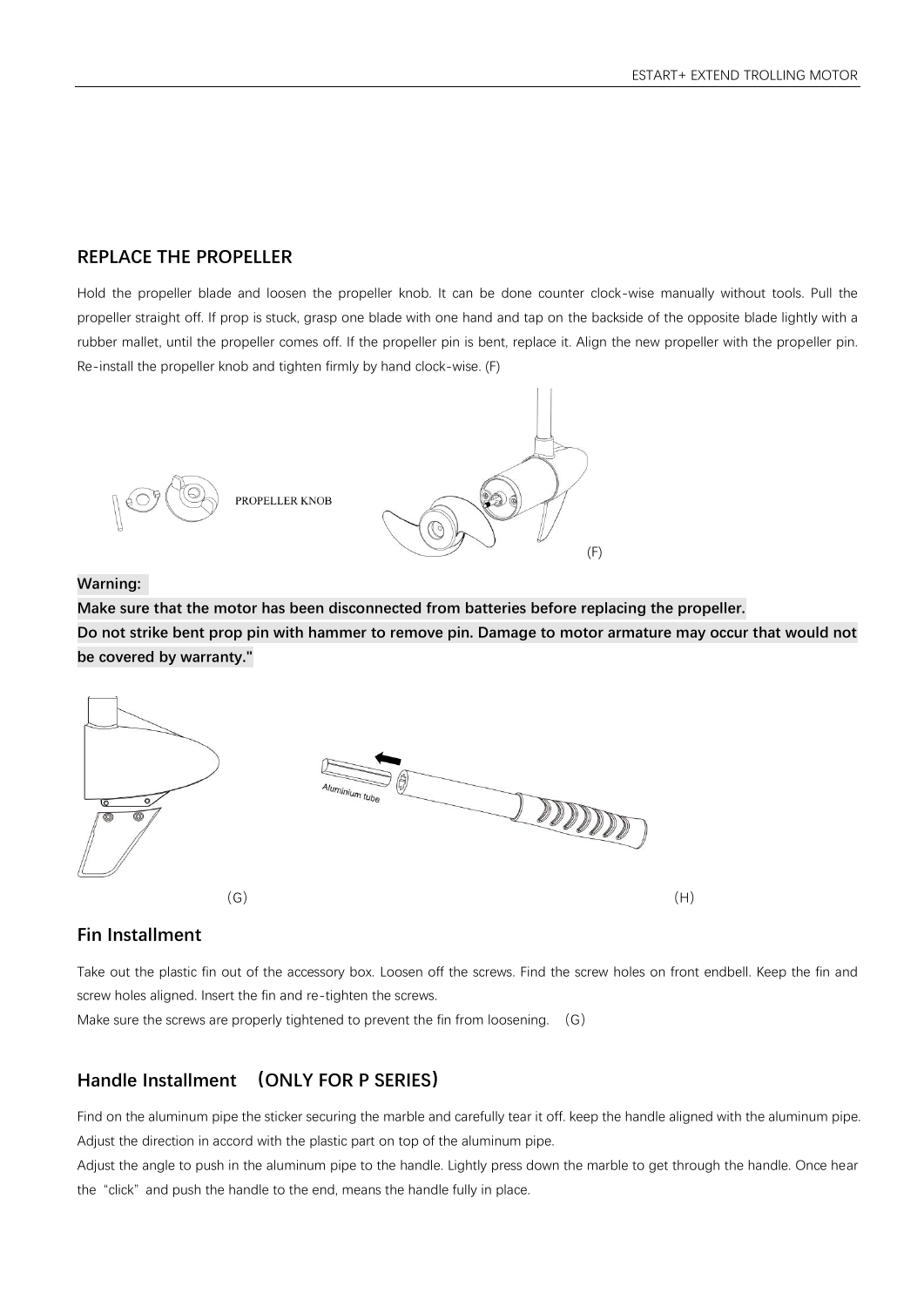**Note: This is a one-way installment. Once installed, DO NOT attempt to pull out the handle again, or the self-locking unit can be damaged.** (H)

#### **SPEED CONTROL**

The speed control, featuring five forward and three reverse speeds, is integrated into the handle. Turn the handle clockwise to move forward and anti-clockwise to go backwards. When you don't want to move, set the handle into neutral. No power will be used in this setting. (D)

#### **Warning:**

**Remember always disconnect from batteries once the motor leaves water as a rotating propeller can cause personal injury.**

**Remember to wash the motor by using fresh water after used it in salt water as it can greatly reduce the possibility of corrosion.**

## **ADJUSTING THE TILT/EXTEND TILLER (ONLY FOR A SERIES)**

Your trolling motor features 7 usable handle tilt positions: 45°, 30°, and 15° up and down from the 0° (horizontal) position. To use the down positions, you must first press the release button located on the left underside of the pivot handle. Your trolling motor handle also features a unique stow position, that is useful for limiting the amount of space required for storage or travel. **Important: BEFORE attempting to put the handle in the stowed position, the speed selector must be in the OFF/STOW position . Failure to do so will damage the internal mechanism.**

First press the release button located on the left underside of the pivot handle, then push the handle down until you feel the handle "lock in" to the stowed position. This will be almost parallel to the motor shaft.

To extend the handle, pull the handle towards you to the desired position. The handle will extend a full 6 inches. To retract, push the handle in until it meets the face of the motor control head. (E)